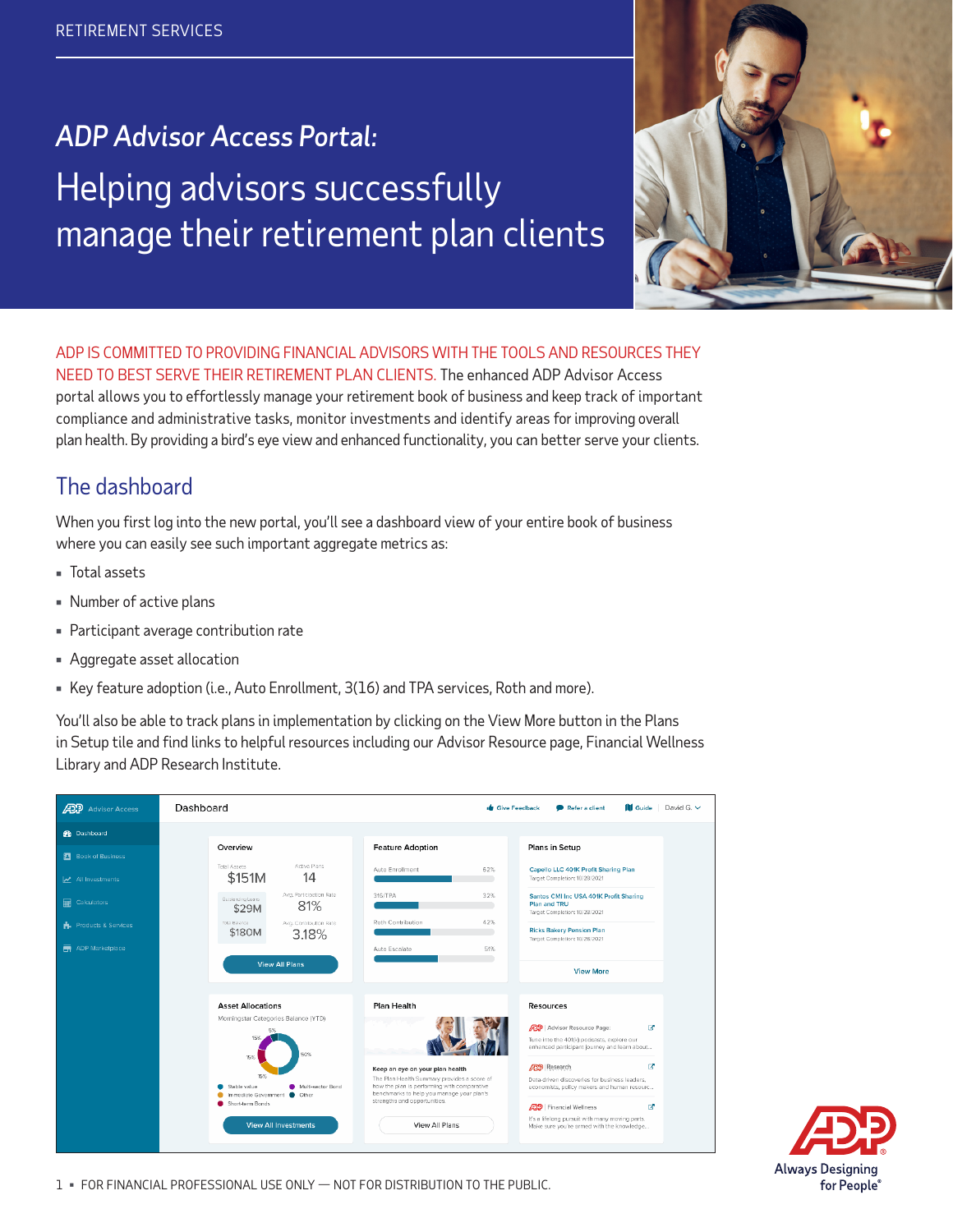### Book of business

The ADP Advisor Access portal allows you to quickly review all of the individual plans that make up your ADP book of business. To access, simply click on View All Plans on the Overview tile on the Dashboard or select Book of Business from the left navigation menu.

From the Book of Business view, you can obtain the following information:

- Plan Number Give Feedback  $\qquad \qquad \bullet$  Refer a client | David G.  $\vee$ **ADP** Advisor Access **Book of Business**  Plan Name *S* Dashboard All Plans (15) **B** Book of Business ■ Balance  $Q_i$  = Filters (1)  $\sim$ Search by plan name All Investments Number of Eligible Not Eligible not 2021<br>Balance Participating Participation YET Status 2020<br>5500 Status  $\overline{\mathbf{H}}$  Calculators Plan Name Participating Employees 233082 Direct 401K Plan \$9,900,000 50% · Done Not Ready  $B \bullet 1$ 50 Products & Services 233082 David Bekham Boot Shop 401K \$9,900,000 50 50% **Almost Done** Not Ready  $\phi$  : Participation Rate ADP Marketniace 233082 Amy's Pizza 401k \$9,900,000 50 50% · Done  $\begin{bmatrix} 1 & 0 \\ 0 & 1 \end{bmatrix}$  Year-End Compliance Test Status 233082 Fashions Retirement \$9,900,000 50 50% · Done Not Ready  $\Psi$  . <br> <br> <br> <br> <br> <br> 233082 Andersons Furnishing 401K Plan \$9,900,000 50 50% **Action Required** Not Ready  $\Psi = \frac{1}{2}$ **5500 Filing Status** 233082 Gregs Surf Shop Plan \$9,900,000 50 50% Not Ready  $\begin{bmatrix} 1 & \Phi & 1 \\ 0 & \Phi & 1 \end{bmatrix}$ 233082 Andersons Furnishing 401K  $\begin{bmatrix} 1 & \Phi & 1 \\ 0 & \Phi & 1 \end{bmatrix}$ \$9,900,000 50 50% **Action Required** Not Ready File Transfer 233082 Fashions Retirement \$9,900,000  $\Psi$  . <br> : 50 50% **Almost Done** Not Ready 233082 Fashions Retirement \$9,900,000 50 50% · Done Not Ready  $\Box \bullet$ · Done Not Ready  $\Box \bullet \bullet$  : 900,000 50 50% **Book of Business** Refer a client  $\Box$  Guide | David G.  $\lor$ **ADP** Advisor Acces Give Feedback 00,000 50 50% **Almost Done** Not Ready  $\mathbf{w}$  : **B** Dashboard ● 図 や 日 0,000 50 50% **Action Required** Not Ready All Plans (15) **E** Book of Business Search by plan name  $Q = \pm$  Filters (1)  $\vee$ Eligible not<br>Belence Participating 2021<br>YET Status 2020<br>5500 Status Name =  $\mathbf{H}$  Cale Click on the icons on the right to access: 233082 Direct 401K Plan  $50\%$  $\bullet$  Done  $D \bullet 1$ \$9,900,000 50 233082 David Bekham Boot Shop 401K \$9,900,000 50 50% · Almost Done Plan Documents  $\mathbb{P}$ 233082 Amy's Pizza 401k \$9,900,000  $50\%$  $\bullet$  Done C<sup>\*</sup> Compensation Detail Plan's investment scorecard \$9,900,000 Standard Reports 233082 Fashions Petirement  $50 - 50$ 50% · Done C<sup>\*</sup> Custom On-Demand R 233082 Andersons Furnishing 401K Plan \$9,900,000 50 50% · Action Required **Plan Health Report** C<sup>a</sup> Transfer File 233082 Gregs Surf Shop Plan \$9,900,000  $50$ 50%  $\bullet$  Done Search Emplo 233082 Andersons Furnishing 401K \$9,900,000  $50<sub>1</sub>$ 50% · Action Re ፡ Plan Documents, File Transfer,
	- Compensation Detail, standard and custom reports, and search employees by hovering over the 3 dot icon.

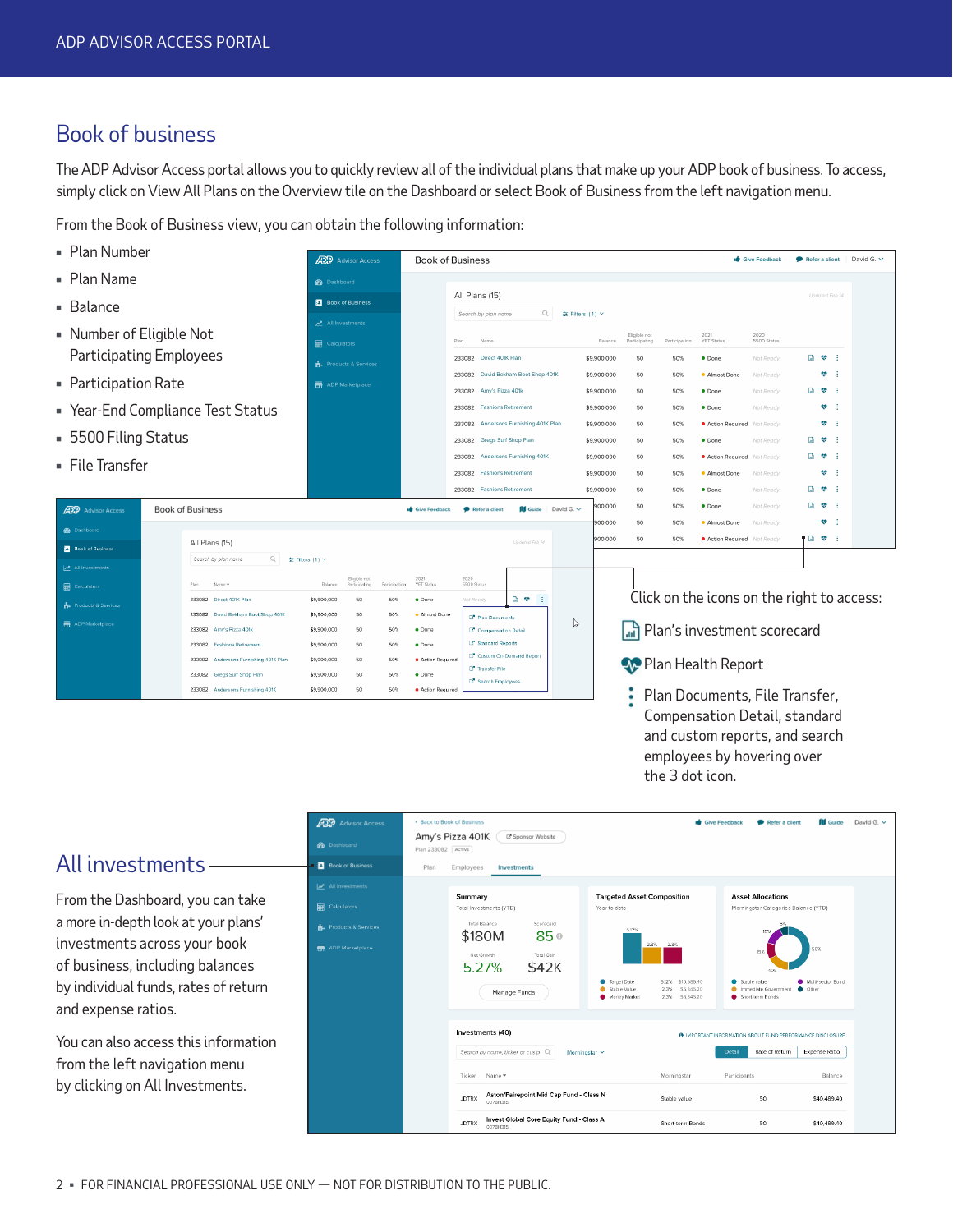### Plan level view

To view an individual plan, simply click on the Plan Name in the Book of Business view and you'll open a Plan Level view that provides you with:



You can also check the status of your client's key compliance tasks including 5500 filing and Year-End Tests

to access Plan Documents, generate standard and custom reports, search employees and view the most current Plan Health Report.

#### **ADP** Advisor Acces < Back to Book of Busin  $\bullet$  Give Feedback Refer a client David G.  $\vee$ Amy's Pizza 401K (B Sponsor Website ) Plan 233082 ACTIVE Employees **B**ook of Business Employees Investments Dian Click on Employees from the top Summary  $d$ Nov  $f$  **G** Looking for someone?  $\blacksquare$ navigation menu and you can You can lookup an active or<br>inactive participant online. Active Participants with Balance see how many employees are a.  $\mathbf{Q}$ Eligible Not Participating **CA** Search Employees participating in the plan, how ÷ Terminated Participants with Balance 138 many employees are eligible but not participating and the number of terminated participants with CONTRIBUTION RATE 50%  $3%$ balances. Use the Search Employees link to get information on a specific employee, or group of employees.